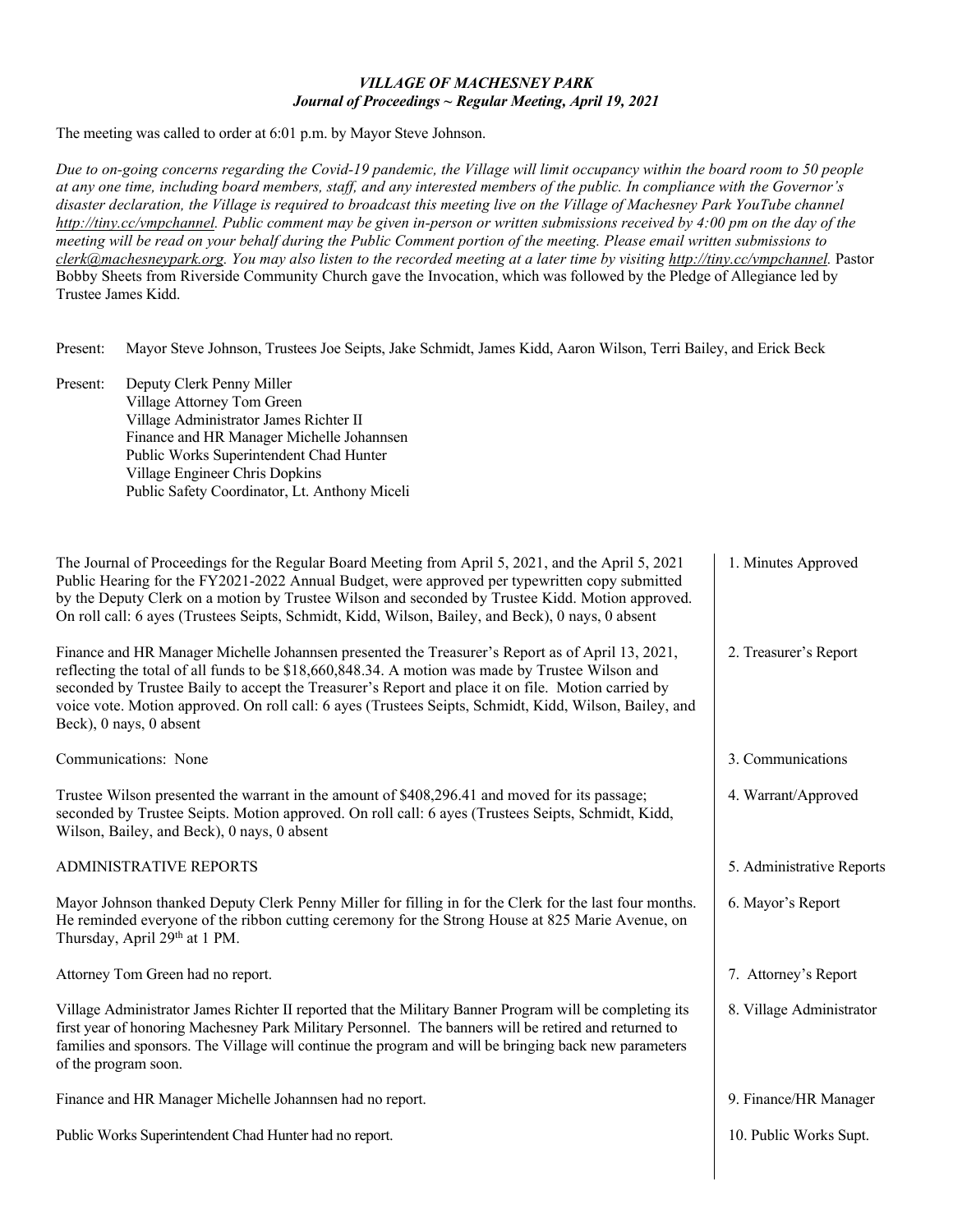*Journal of Proceedings April 19, 2021 Page Two*

Village Engineer Chris Dopkins reported the Village is currently soliciting proposals for the Alpine Road Improvement Project; the bid opening will be held on April 28<sup>th</sup> at 10 am. The Village will award that contract at the May 3, 2021 board meeting.

Public Safety Coordinator, Lt. Anthony Miceli reported that last week two notable traffic stops were made by two deputies which resulted in a hand gun and a shot gun recovered from each stop. He invited Trustees to attend the Officer of the Year Award at the VFW on Saturday, April 24. Four Machesney Park Officers will receive the award. They are Sr. Deputy Morrison, Deputy Wysocki, Retired Deputy French , and Sgt. Gessner.

COMMITTEE AND TRUSTEE REPORTS

District #1 Trustee Seipts, Public Improvements and Safety Chair reported that Resolution 29-R-21, was approved at the PISC meeting this evening and will go to Board on May 3, 2021 with a positive recommendation.

District #2 Trustee Schmidt, Administration and Finance Vice-Chair had no report.

District #3 Trustee Kidd, Public Improvements and Safety Vice-Chair had no report.

District #4 Trustee Wilson, Administration and Finance Chair reported that Resolutions 30-R-21, was approved at the A&F meeting this evening and will go to Board this evening with a positive recommendation.

District #5 Trustee Bailey, Planning and Economic Development Chair had no report.

District #6 Trustee Beck, Planning and Economic Development Vice-Chair had no report.

CONSENT AGENDA - Mayor Johnson noted that the next item is the Consent Agenda. He asked Staff to introduce all items to be considered under the Consent Agenda.

Village Administrator James Richter II, presented the items under Item X. Consent Agenda as follows:

X. Consent Agenda\*

- A. Ordinance 19-21, Authorize Refinancing of Loans Within the Weststone and North 2<sup>nd</sup> Street Redevelopment Project Areas, Final Reading
- B. Ordinance 20-21, Authorize Budget Amendments for FY2020-2021, Final Reading
- C. Ordinance 21-21, Approving Agreement for Sale of 8702 N. 2nd Street, Final Reading
- D. Ordinance 23-21, Adopt Annual Budget FY2021-2022, Final Reading
- E. Ordinance 22-21, Authorize Disposal of Certain Personal Property, First Reading
- F. Resolution 16-R-21, Approval of Floodplain Recreation and Improvement Plan
- G. Resolution 22-R-21, Authorize MFT Appropriations FY2021-2022
- H. Resolution 23-R-21, Authorize 5-Year Agreement with USGS for Operation and Maintenance of Latham Park Streamgage
- I. Resolution 24-R-21, Authorize Cost Sharing Agreement with Winnebago County and City of Loves Park for Latham Park Streamgage
- J. Resolution 26-R-21, Authorize Intergovernmental Cooperation Agreement with North Park Public Water District
- K. Resolution 28-R-21, Professional Services Agreement with Safebuilt LLC for Building Official and Plan Review Services
- L. Resolution 30-R-21, Resolution to Support the Independent Commission Process for Legislative Redistricting

11. Village Engineer

12. Pub Safety Supervisor

- 13. Committee Reports
- 14. District #1 Report

15. District #2 Report

16. District #3 Report

17. District #4 Report

18. District #5 Report

- 19. District #6 Report
- 20. Consent Agenda

Ord 19-21/2nd/Pass Ord  $20-21/2<sup>nd</sup>/Pass$ Ord 21-21/2nd/Pass Ord 23-21/2nd/Pass Ord 22-21/1st/Pass Res 16-R-21/Pass Res 22-R-21/Pass Res 23-R-21/Pass Res 24-R-21/Pass Res 26-R-21/Pass Res 28-R-21/Pass